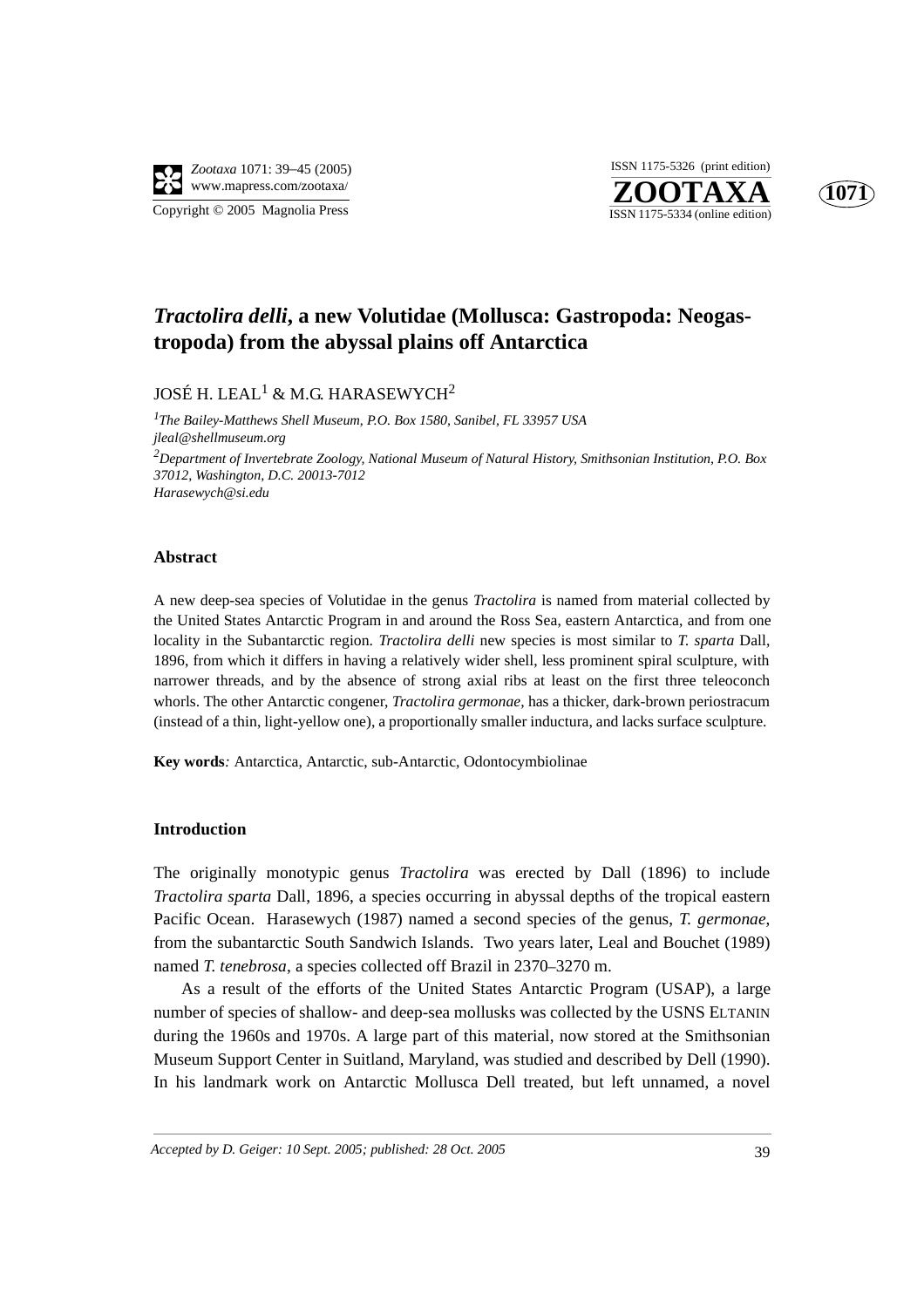**1071**

**ZOOTAXA** volutid species as "*Tractolira* sp." The discovery of additional specimens in the USAP collections have allowed us to describe and name that species, drawing comparisons with its congeners based on shell, anatomical, and radular characters.

> Abbreviations for depository institutions are: SIO = Scripps Institute of Oceanography, San Diego, California, USA; USNM = National Museum of Natural History, Smithsonian Institution, Washington (DC), USA.

#### **Systematics**

**Family Volutidae Rafinesque, 1815 Subfamily Odontocymbiolinae Clench and Turner, 1964 Genus** *Tractolira* **Dall, 1896 Type species:** *T. sparta* **Dall, 1896 (Monotypy)**

*Tractolira delli* **new species** (Figures 1, 2, 5, 7, 10)

*Tractolira* sp., Dell 1990: 217, fig. 372.

**Holotype:** USNM 860631, USNS ELTANIN cruise 27, station 1939, 01 Feb. 1967, live collected specimen (Figures 1, 7).

**Measurements:** 51.6 mm length, 20.2 mm width (the spire is broken, approximately 2 teleoconch whorls are missing; estimated length is 57.8 mm).

**Paratypes:** Paratype 1, USNM 860632, off Victoria Land, Antarctica, 72º58'–72º57' S, 174º24'–174º25' E, USNS ELTANIN cruise 32, sta. 1999, 1772–1775 m, 5' Blake trawl, 11 Jan. 1968 (Figures 2, 5); paratype 2, USNM 860633, off Ruppert Coast, Marie Byrd Land, Antarctica, 59º48'–59º51' S, 144º45'–144º49' W, USNS ELTANIN cruise 20, sta. 134, 3200–3259 m, 5' Blake trawl, 03 Oct. 1965; paratype 3, USNM 860634, Scott Island Bank, off Victoria Land, Antarctica, 69º03'–69º05' S, 179º41'–179º22' E, USNS ELTANIN cruise 27, sta. 1939, 3519–3596 m, 10' Blake trawl, 01 Feb. 1967 (type locality; live collected specimen); paratype 4, USNM 860635, off Victoria Land, Antarctica,  $72^{\circ}27'$ – $72^{\circ}26'$  S, 177º04'–177º12' E, USNS ELTANIN cruise 32, sta. 2121, 1883–1890 m, 10' Blake trawl, 12 Feb. 1968.

**Other Records:** USNM 886106, off Sturge Island, Balleny Islands, off Victoria Land, Antarctica, 66º52'–66º49' S, 164º32'–164º26' E, USNS ELTANIN sta. 1949, 2507– 2525 m, 10' Blake trawl, 05 Feb. 1967 (material examined by Dell [1990].

**Type Locality (Figure 10):** Scott Island Bank, eastern Ross Sea, Antarctica, 69º03'– 69º05' S, 179º41'–179º22' E, 3519–3596 m.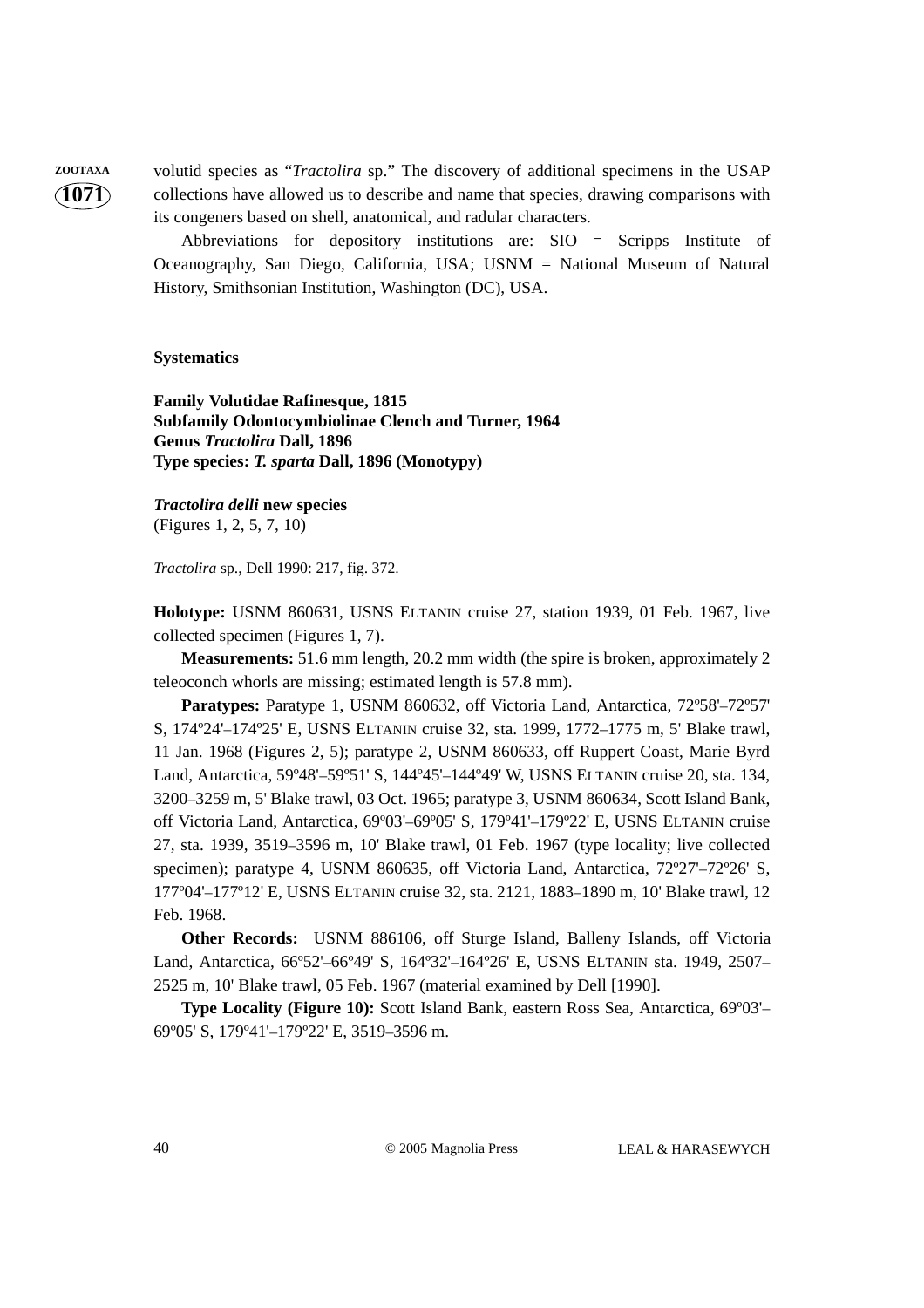

**FIGURES 1**–**6.** Shells of *Tractolira* species. **1, 2, 5.** *Tractolira delli* new species. **1.** Holotype, USNM 860631, 52.4 mm length (broken shell), Scott Island Bank, eastern Ross Sea, Antarctica, 69º03'–69º05' S, 179º41'– 179º22' E, 3519–3596 m. Scale bar = 20 mm. **2.** Paratype 1, off Victoria Land, Antarctica, USNM 860632, 72º58'–72º57' S, 174º24'–174º25' E. Scale bar = 10 mm. **5.** Paratype 1, detail of shell surface on penultimate whorl. Scale bar = 1 mm. **3.** *Tractolira sparta* Dall, 1896, holotype, USNM 122999, 60.0 mm length, USNS ALBATROSS station 3360, 24 Feb. 1891,"Gulf of Panama to Acapulco", Mexico. **4, 6.** *Tractolira germonae* Harasewych, 1987. **4.** Holotype, USNM 859076, 59.1 mm length, east of Candlemas Island, South Sandwich Islands. Scale bar = 20 mm. **6.** USNM 860623, detail of shell surface on penultimate whorl. Scale bar = 1 mm.

**1071 ZOOTAXA**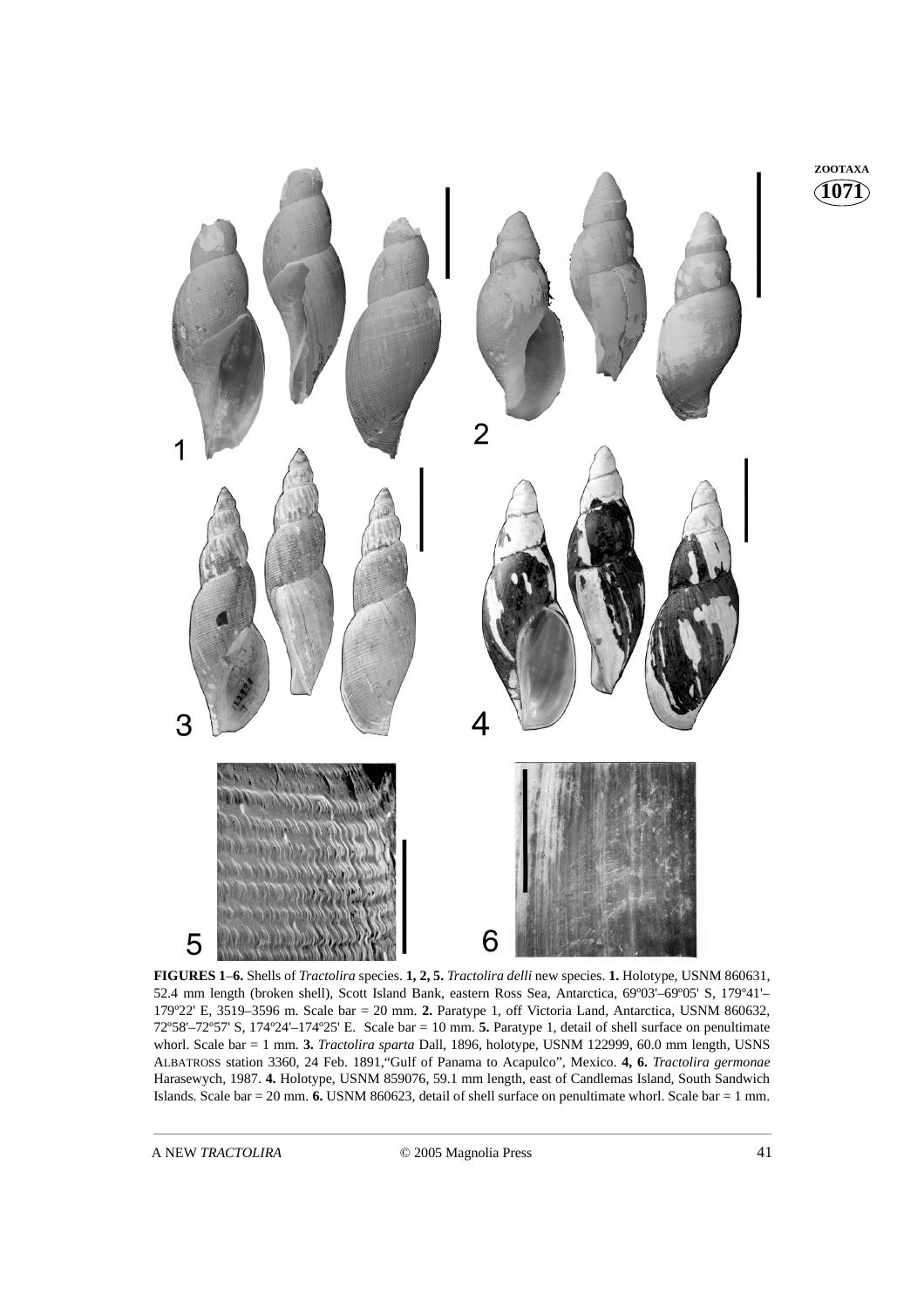# **1071**

**ZOOTAXA Description:** Shell to 57 mm length and 20 mm width, thin, elongate, fusiform. Spire elevated, aperture length/spire length about 1.3. Spire angle about 30º. Surface eroded where not covered by periostracum. Protoconch conical, broken or eroded on most specimens. Teleoconch with up to 5.5 moderately convex whorls. Suture impressed. Axial sculpture of fine raised threads. Spiral sculpture of raised threads, 32–38 on penultimate whorl, 65 on body whorl. Intersection of axial and spiral elements gives finely and smoothly cancellated aspect to entire shell. Aperture oval-elongate, length/width about 3. Outer lip thin. Inner lip smooth, with thin, transparent inductura along parietal region. Columella smooth, with raised white siphonal fold. Inner shell surface smooth. Periostracum thin, pale yellowish-brown. Eroded surfaces white.



**FIGURES 7**–**9.** Radulae of *Tractolira* species, dorsal and 45° oblique views. **7.** *Tractolira delli* new species, holotype, USNM 860631. **8.** *Tractolira sparta* Dall, 1896, SIO M1639, off Ensenada, Baja California Norte, Mexico. **9.** *Tractolira germonae* Harasewych, 1987, USNM 881012, off South Sandwich Islands. Scale bars = 200 µm.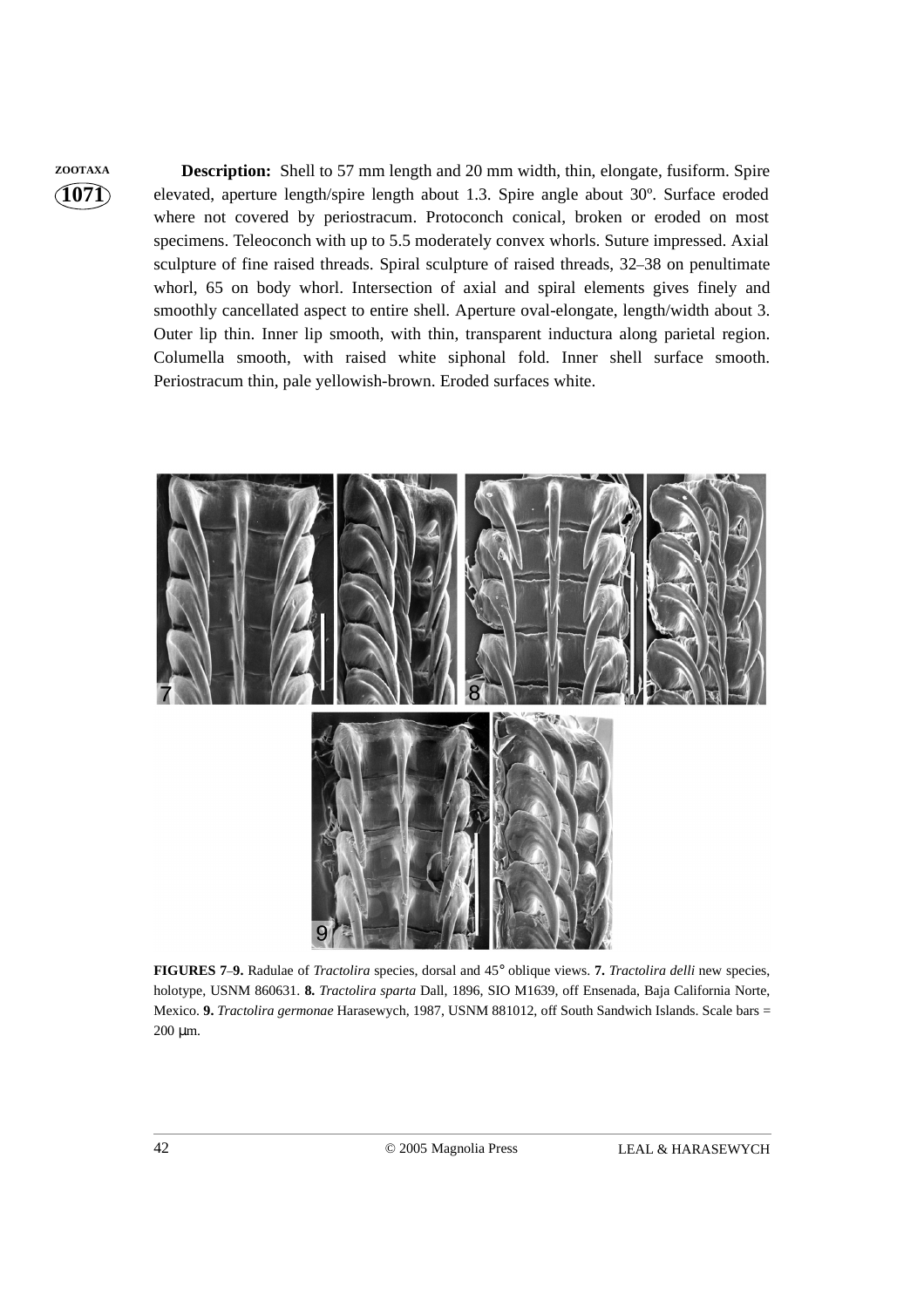**1071**

**External anatomy (holotype**  $\frac{1}{2}$ ): Incomplete soft parts (lacking upper whorls of **ZOOTAXA** digestive gland and gonad) comprise 1½ whorls, mantle cavity spans 1 whorl, tapering posteriorly, running alongside voluminous kidney, which spans ¼ whorl. Foot (L/W ca. 1.5) broad anteriorly, tapering posteriorly, with prominent propodial groove. Operculum absent. Animal yellowish tan in color, without discernible pattern. Sole of foot glandular. Siphon long, muscular, contracted, about 1/5 shell length. Siphonal appendages paired, slightly dorso-ventrally flattened, roughly equal in length and width, flanking left cephalic tentacle. Tentacles short, tapering, with semicircular lateral lappets, flanking broad hood. Eyes absent.

**Mantle cavity:** Arrangement of mantle cavity organs similar to *T. germonae* (see Harasewych 1987: 3–4). Mantle edge thickened, muscular, smooth. Osphradium large, slightly broader above than below osphradial ganglion. Ctenidium slightly narrower, and slightly longer than osphradium, tapers posteriorly. Hypobranchial gland transversely pleated, without evidence of purple secretion. Pericardium as in *T. germonae*.

**Alimentary system:** The disposition of the organs of the alimentary system of *T. delli* is identical to that of *T. germonae* (see Harasewych 1987: 4–5, figs. 8–11). Differences are limited to the presence of proportionally larger salivary glands as well as broader and longer accessory salivary glands in *T. delli*.

**Female reproductive system:** Preserved portions of female alimentary system as in *T. germonae* (see Harasewych 1987: 5–6, fig. 12). Narrow oviduct enters large, wedgeshaped albumen gland at rear of mantle cavity. Anterior to the albumen gland, which forms the anterior wall of the kidney, the pallial oviduct is joined by ingesting gland, then expands to form a broad capsule gland and is joined by the bursa copulatrix, a muscular diverticulum, before opening into the mantle cavity via the female opening just anterior and ventral to the anus. The rectum runs along the inner surface of, and is enveloped by the pallial portion of the female gonoduct.

**Male reproductive system (USNM 886106**  $\sigma$ **):** Testicular duct passes alongside earlier prior to exist passes along the series of many of many the series and the series of many of many the series and the series of many th pericardium prior to entering rear of mantle cavity. Prostate gland opens to mantle cavity via ventral slit, runs beneath posterior portion of rectum. Vas deferens diverges posterior to anus, descends to floor of mantle cavity, runs to base of short, dorso-ventrally flattened penis with inconspicuous papilla.

**Kidney:** Kidney very large, ¼ the length and ½ the maximum width of the mantle cavity. Nephridial gland narrow, situated along the pericardium, dorsal and ventral pleated areas, large, with broad lamellae. Kidney opening over renal vein.

**Geographical Distribution (Figure 10):** Antarctica: Ross Sea; Off Oates Coast; SW of Balleny Islands (60º–72º S, 144º–177º E).

**Depth Range:** 1772–3596 m.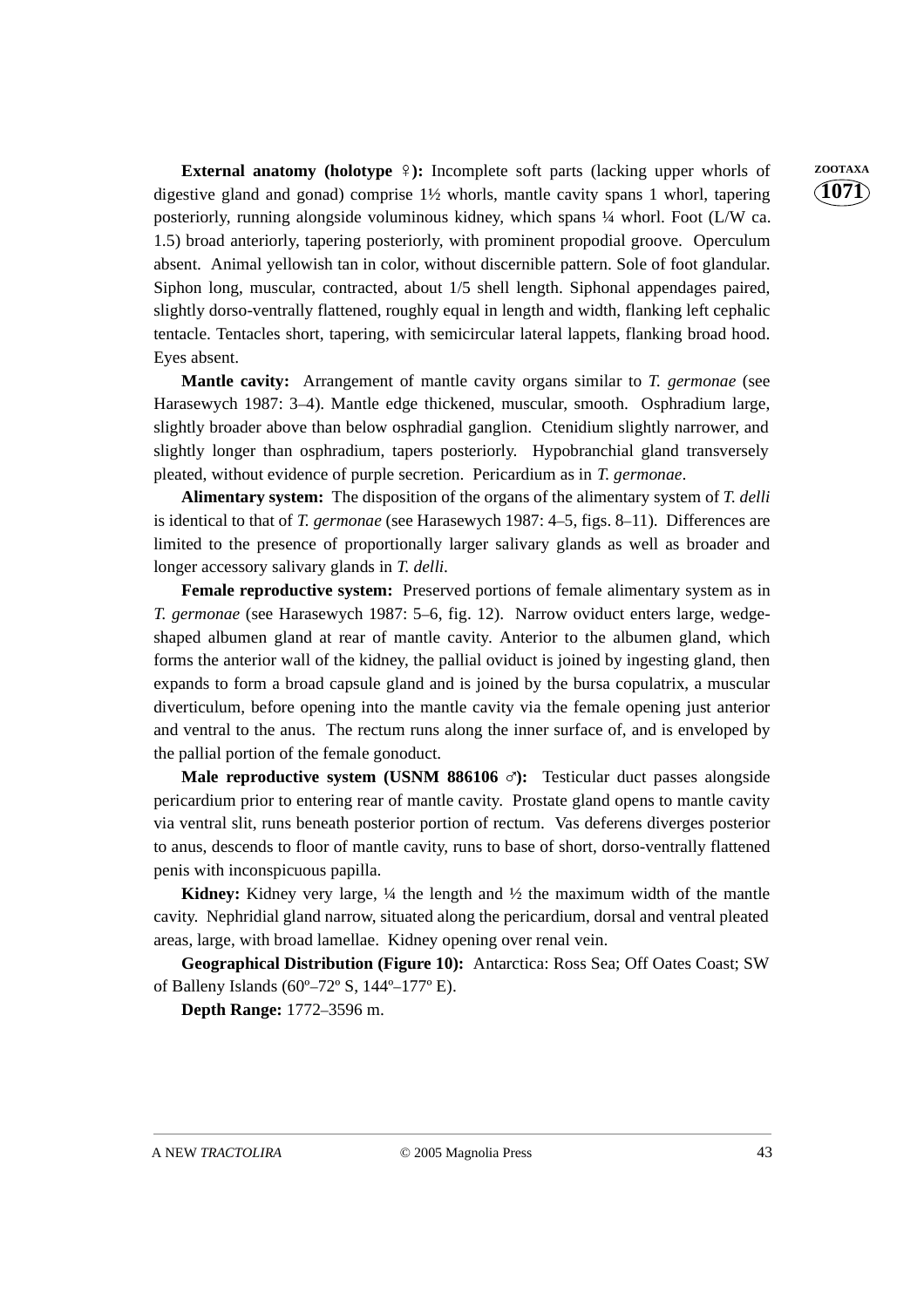

**FIGURE 10.** Distribution of *Tractolira delli* new species. Star indicates type locality.

**Etymology:** The new species is named after the late Dr. Richard K. Dell, formerly Honorary Research Associate at the National Museum of New Zealand, Wellington, for his many contributions to the study of Antarctic mollusks and the family Volutidae.

**Remarks:** The new species is readily distinguishable from other *Tractolira* by its conspicuously reticulated shell (Figures 1, 2, 5), thin yellowish periostracum, and large size. The species of *Tractolira* occurring geographically closest to the range of the new species is *T. germonae* Harasewych, 1987 (Figures 4, 6), which inhabits abyssal depths off the South Sandwich Islands. This latter species, however, is characterized by a thicker, dark-brown periostracum, a shell lacking prominent spiral sculpture, "flatter" whorl profile, and a less extensive inductura along the parietal shield. Morphologically, the shell of *T. delli*, new species, is closest to *T. sparta* Dall, 1896 (Figure 3), from abyssal depths of the eastern Pacific. Notwithstanding some general similarity, *T. sparta* has a relatively narrower shell, more prominent spiral sculpture, with wider threads, and presence of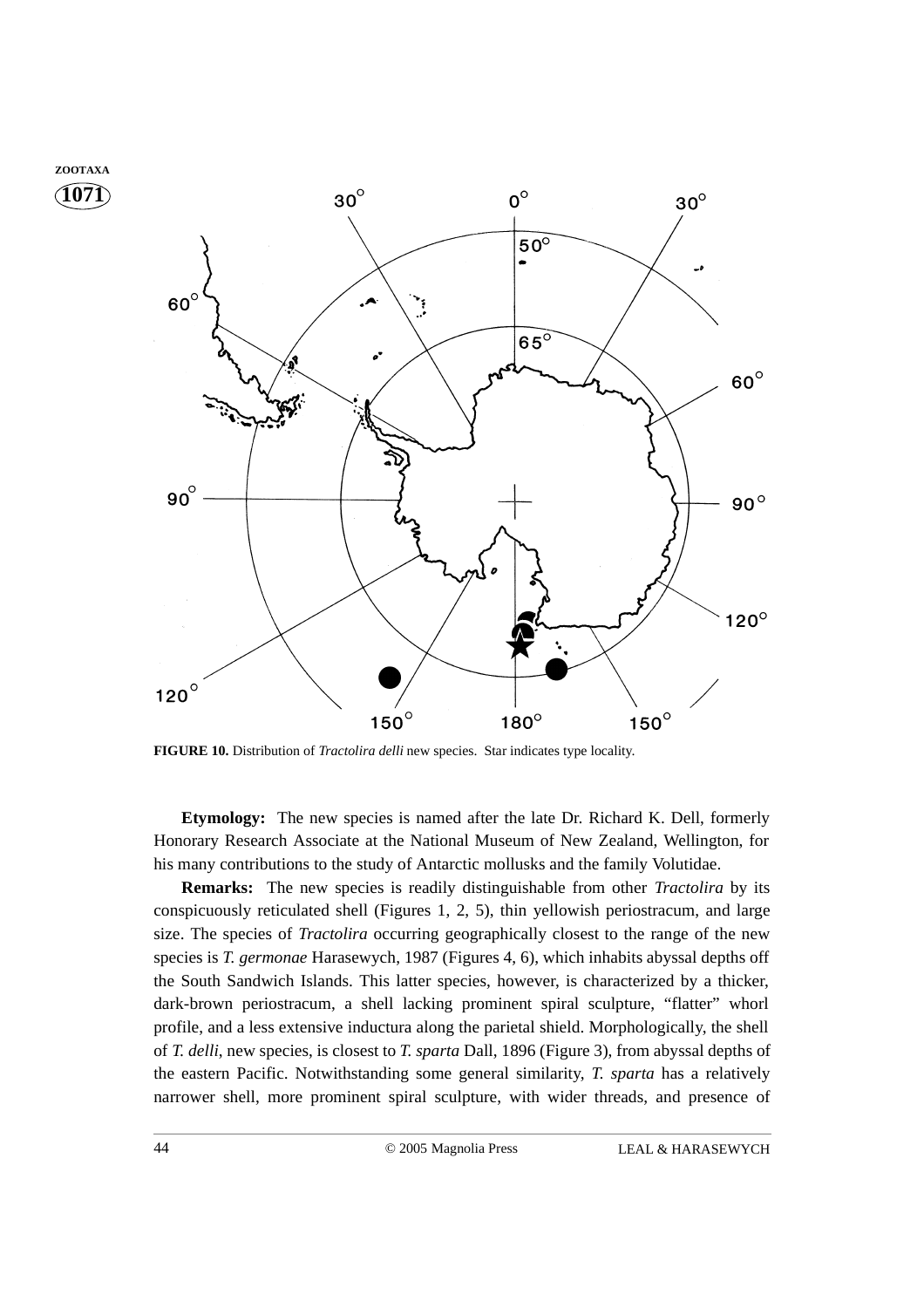strong axial ribs at least on the first three teleoconch whorls. The radula of *T. delli* new **ZOOTAXA** species (Figure 7) more closely resembles the radula of *T. germonae* (Figure 9), as both have a broader, thicker, weakly chevron shaped basal plate, while *T. sparta* (Figure 8) has a thinner, more rectangular basal plate. Anatomically, *T. delli*, new species, differs from *T. germonae* in having notably larger kidney, salivary glands, and accessory salivary glands. The anatomies of *T. sparta* and *T. tenebrosa* are not known.

Dall (1907: 365) believed *"Voluta" alta* Sowerby, 1844, from early Tertiary, shallow water deposits of Chile, to be the ancestor of *Tractolira*. Harasewych (1987: 8) proposed that *Tractolira* colonized the abyssal regions of the Peru Basin during the early Tertiary, and that *T. germonae* differentiated following the displacement tectonic fragments of Pacific Ocean floor into the southwestern Atlantic during the Cenozoic.

The discovery of *T. delli* in the Southeastern Pacific Basin suggests the vicariant separation of eastern Pacific species of *Tractolira* by the Chile Rise. A robust phylogeny of the living *Tractolira* would provide insights into the biogeography of the abyssal fauna of the region.

#### **Acknowledgments**

The work of JHL, which started during his tenure as a Smithsonian Postdoctoral Fellow at USNM in 1992–93, was supported by a Postdoctoral Fellowship granted by the Smithsonian Office of Fellowships and Grants and facilitated by a 1993 Conchologists of America Grant Award. We are indebted to Suzanne Braden and Victor Krantz, both USNM, for help respectively with SEM and photography.

#### **References**

- Dall, W.H. (1896) Diagnoses of new species of mollusks from the west coast of America. *Proceedings of the United States National Museum*, 18 (1034), 7–20.
- Dall, W.H. (1907) A review of the American Volutidae. *Smithsonian Miscellaneous Collections,* 48(3), 341–373.
- Dell, R.K. (1990) Antarctic Mollusca with special reference to the Ross Sea. *Bulletin of the Royal Society of New Zealand*, 27, 1–311.
- Harasewych, M.G. (1987) *Tractolira germonae*, a new abyssal Antarctic volute. *The Nautilus*, 101, 3–8.
- Leal, J.H. & Bouchet, P. (1989) New deep-sea Volutidae from off southeastern Brazil. *The Nautilus*, 103, 1–12.
- Sowerby, G.B. (1846) Descriptions of Tertiary fossil shells from South America. In: Darwin, C. (Ed.) *Geological observations on South America, being the third part of the geology of the voyage of the Beagle, under the command of Capt. Fitzroy, R. N. during the years 1832 to 1836.* Smith, Elder and Co., London. Appendix. pp. 249–264, pls. 2–5.